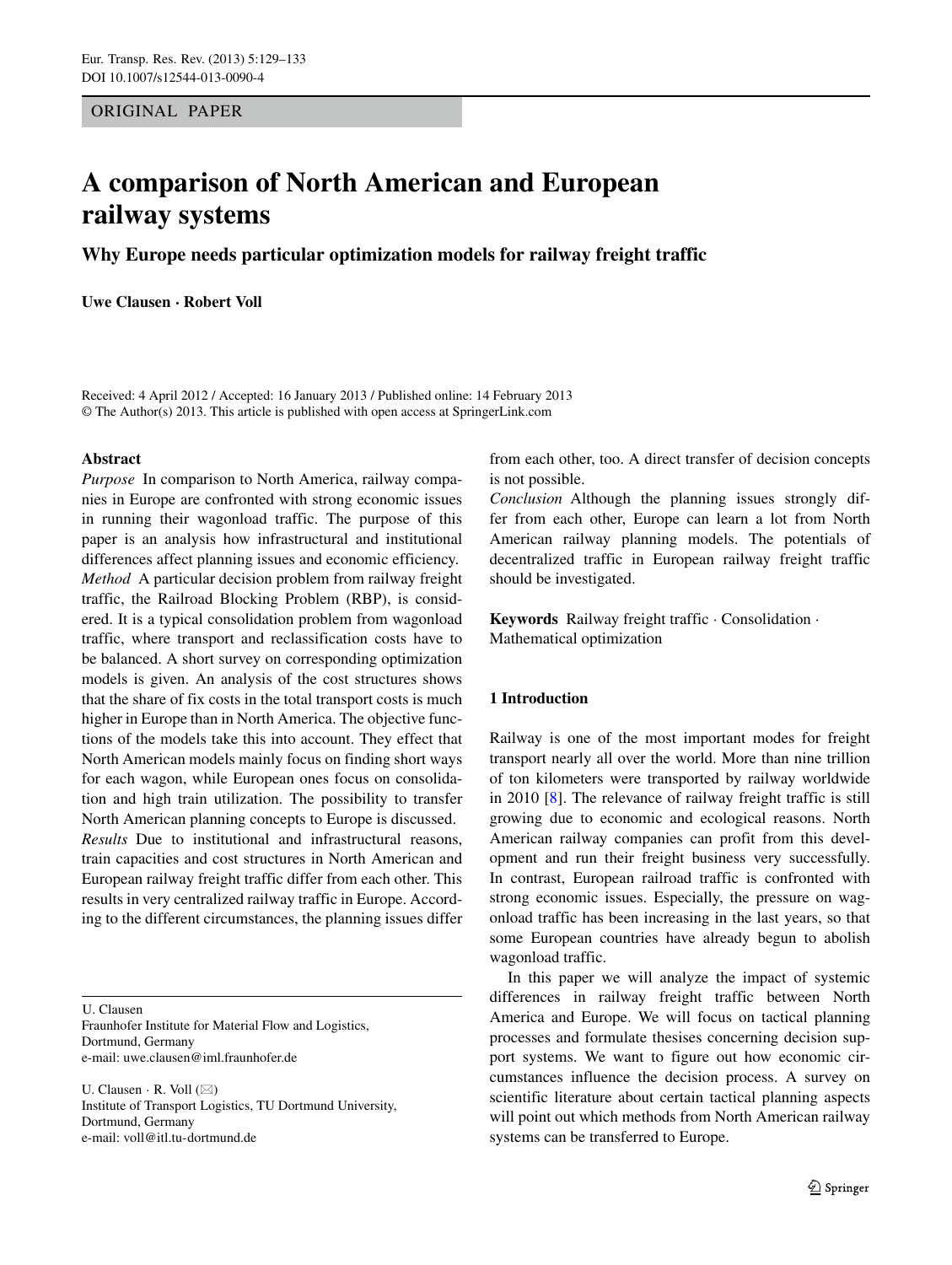Section [2](#page-1-0) provides information about planning processes in wagonload traffic in general, followed by a survey with annotations in Section [3.](#page-1-1) Section [4](#page-2-0) deals with infrastructural and conceptional differences between North American and European Railroad traffic. At last, we formulate our conclusions about European railroad models, which are the main contribution of this paper.

#### <span id="page-1-0"></span>**2 Railroad planning problems**

We focus on planning problems arising from wagonload traffic, which functions as follows: A customer wants to transport a small group of wagons from A to B by train. The number of wagons is too small to justify direct transport. Therefore, it is necessary to bundle them with wagons from other origin-destination-pairs (relations) for certain parts of their routes. Trains can be separated and sorted to new trains in classification and marshalling yards which are distributed all over the railway network. The sorting process (called reclassification) is very expensive and time-consuming. Hence, it is necessary to balance reclassifications and transport distance. Transport costs per kilometer depend on several factors, e.g., personnel, energy and infrastructural costs.

Several aspects of wagonload traffic have to be managed by railway operators. According to Assad [\[2\]](#page-3-1), they are usually categorized into three time horizons: strategic, tactical and operational decisions. The strategic decisions are mainly infrastructural decisions like yard allocation or building new tracks. The tactical horizon deals with the composition of wagons to trains, routing of aggregated wagon flows and mid-term personnel planning. Timetabling, track and locomotive scheduling, empty car distribution and yard control belong to the operational decisions in railroad freight traffic. The planning steps are often arranged hierarchically. Nevertheless, there are examples for integrated planning approaches, e.g. by Zhu et al. in  $[15]$ .

We will focus on a certain tactical planning problem in this paper, which can be characterized as follows: A railroad network with capacities, a list of origin-destination-requests and a cost function for the system-wide costs are given. The question is, how wagon flows shall be routed through the network minimizing the total costs. The problem is often referred to as the *Blocking Problem*.

#### <span id="page-1-1"></span>**3 Survey on railway models**

This section will summarize scientific literature about the Blocking Problem, which was defined above. Our survey differs from former surveys about this field of research, like e.g., by Toth and Vigo [\[7\]](#page-3-2), because it stresses certain aspects that will be necessary for our comparison of North American and European planning problems in railway freight traffic.

Railroad networks can be modelled as directed graphs. The network nodes mark stations or yards in the physical network, while arcs represent the railway connections between them. This modelling approach is the base of all models presented in this section.

We listed typical constraints of the considered problem in Table [1.](#page-2-1) The objective functions of the models are discussed below. The property 'split table' is marked if the model allows to split the wagonflow of particular relations and send its wagons along more than one path to its destination. The so called consolidation effect, which was already described by Assad [\[2\]](#page-3-1), Fuegenschuh [\[9\]](#page-3-3) and Voll [\[14\]](#page-4-1) is denoted in the second row. It will turn out to be a key aspect in our comparison of North American and European models. 'Time limit' means a constraint restricting the maximal travel time for each wagon. 'Maximal block lengths' and 'maximal block weights' are self-explaining. The 'arc capacity' is a restriction either on the number of wagons or the number of trains on an arc. The last constraint type mentioned is 'pure strategy'. This is a special condition which is used, e.g., in German railroad traffic. It forces wagons with the same destination which meet each other in a node to use a common route for the rest of their journey. It is equivalent to the condition that there is exactly one path from each node to a particular sink node.

Moreover, all models contain constraints concerning classification limits for each node. They are measured in the number of cars than can be handled or the number of outgoing blocks which can be set up per time unit, respectively. Flow conservation laws are included in each model. They are necessary to fulfill all requests.

The lower part of Table [1](#page-2-1) summarizes the cost terms incorporated in the objective function. Mostly, the models consider either car costs or train costs. This structural detail is important for our later argumentation. The appearance of train cost terms in the objective function strongly correlates with the consolidation property of the model. Furthermore, there are some other cost terms used in some of the models. All objective functions contain reclassification costs. Moreover, Bodin [\[4\]](#page-3-4) and Keaton [\[10\]](#page-4-2) model delay costs by non-linear terms. They assume that reclassification time and costs must take into account congestion effects inside the yards, i.e., handling-times per unit increase with the number of wagons in the yard. This makes the model more realistic, but results in a much higher computational complexity. Large instances become hardly treatable due to non-linearity. All other objective functions are linear.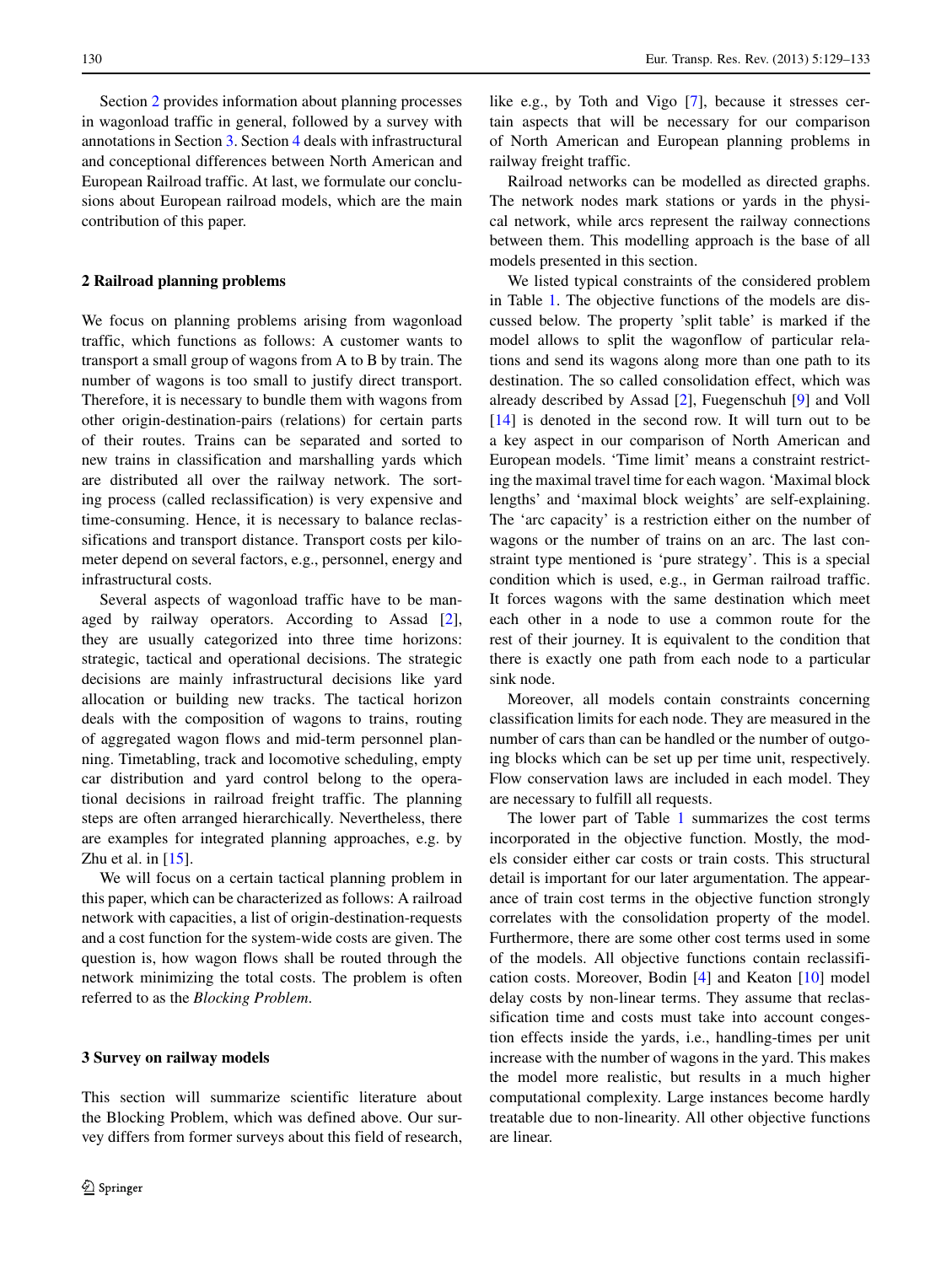#### <span id="page-2-1"></span>**Table 1** Constraints included in models

|                        | Bodin $[4]$ | Assad $[2]$ | Keaton $[10]$ | Newton $**$ [11] | Ahuja [1] | Fuegenschuh [9] | Voll [14] |
|------------------------|-------------|-------------|---------------|------------------|-----------|-----------------|-----------|
| Splittable             | Х           | X           |               | X                |           |                 |           |
| Consolidation          |             | X           | X             |                  |           | X               | X         |
| Time limit             | $\ast$      | *           | X             |                  |           | X               |           |
| Max. block length      | $\mathbf X$ |             | X             |                  |           | X               | X         |
| Max. block weight      |             |             |               |                  |           | X               | X         |
| Arc capacity           |             | X           | X             | X                | X         |                 |           |
| Pure strategy          | $\mathbf X$ |             | X             |                  |           | X               |           |
| Train costs            |             | X           | X             |                  |           | X               | X         |
| Car costs              | $\mathbf X$ |             | X             | X                | X         | X               |           |
| Reclassification costs | $\mathbf X$ | X           | X             | X                | X         | X               | X         |

\*penalized in objective function

\*\*Barnhart et al. use the same model in [\[3\]](#page-3-6)

# <span id="page-2-0"></span>**4 Comparison of European and North American railways**

We will list infrastructural and organizational differences between European and North American railway systems in this section. We will focus on differences which tackle tactical planning processes. A more general overview is given by Posner [\[12\]](#page-4-4).

Nearly all European railway networks are former or current property of the national states. In spite of further developing liberalization in Europe, railway infrastructure is still held by public institutions in most European countries. The liberalization enforced fair access to infrastructure for all companies in the market. This resulted in a growing number of actors in the market and a higher internationalization of the railway freight sector. In contrast, North American railway networks always belonged to the rail freight operators, which are private organisations as well. Regularization mainly took place in terms of rules for freight rates and prohibition of customer discrimination in the USA. The abolishment of this regularization resulted—in contrast to Europe—in a strongly decreasing number of railroad companies. Further information about liberalization, especially in Europe, is given by Eisenkopf et al. [\[5\]](#page-3-7).

As a result of the ownership structure concerning infrastructure, North America has separate rail networks for freight traffic. In Europe, freight and passenger traffic share the same networks. Moreover, passenger traffic is almost always prioritized to freight traffic in Europe. Hence, freight trains have only two possibilities. They can either be moved at night, when passenger traffic is strongly reduced or they have to draw aside onto bypass tracks when faster passenger trains are going to overtake them. Since it is impossible to execute the whole freight traffic at night, the lengths of the bypass tracks automatically restrict train lengths (e.g., to 630 m in Denmark and 700 m in Germany). The impact of this policy is dramatic to freight traffic. While North American trains do not have a certain length restriction, European railroad companies suffer from low train capacities and cannot benefit from economies of scale so much. Moreover, European railway infrastructure usually does not permit the application of doubledeck-trains. Hence, train capacities are much lower in Europe. This affects the price structure for rail transport. Average costs per ton kilometer are ten times higher in Europe than in North America [\[13\]](#page-4-5). Accordingly, European cost structures significantly differ from North American ones. Due to higher prices per ton kilometer, reclassifications have a relatively weaker impact on total costs in Europe. The balance between transportation and reclassification costs is influenced by infrastructural and institutional circumstances. The resulting impacts on planning processes will be analyzed in the next section.

### **5 Conclusions for planning processes**

North American railroad companies are able to move wagons through their networks much cheaper than European ones can. We will analyze consequences for planning problems on the two continents in this section.

As already mentioned in the previous section, movement costs have a lower share in the total costs in North America. Accordingly, planning models created for American railroad traffic in the last decade by Ahuja [\[1\]](#page-3-5), Newton [\[11\]](#page-4-3) and also Bodin [\[4\]](#page-3-4) neglect train costs and calculate costs individually for each car. The result of this decision is that car routes are computed as a parallel constrained shortest paths for all cars. If there were no restrictions on the yard and arc capacities, all wagons would take their shortest path through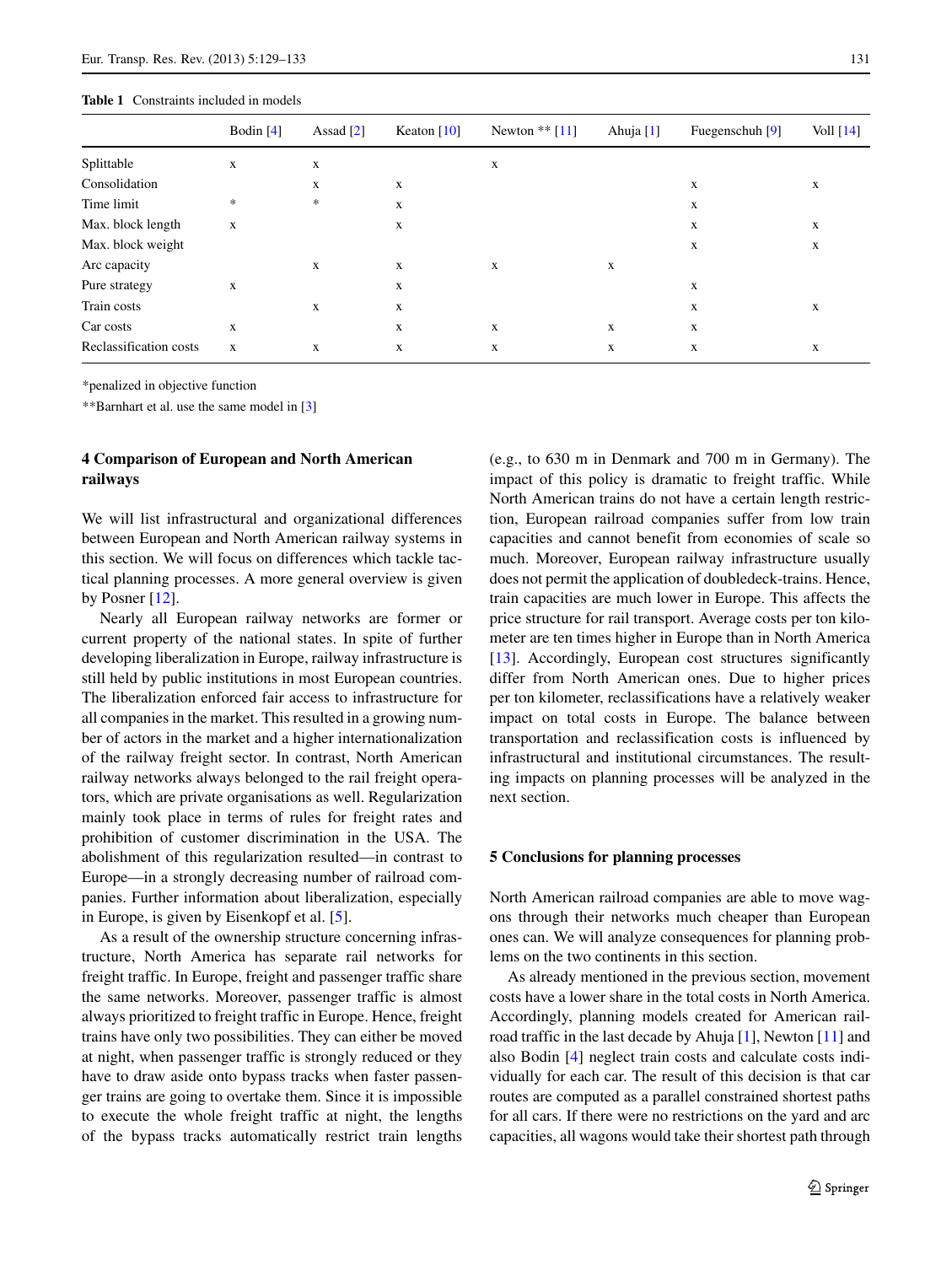the network. This aspect strictly correlates with the absence of the bundling effect described by Assad [\[2\]](#page-3-1) and Voll [\[14\]](#page-4-1). Due to the cost structure in European railroad traffic, solutions without bundling would cause enormous costs. Since railways do not belong to the operator, they must be rented for each usage. This results in large fix costs, which have a share of up to 50 % in costs for running a train. Thus, costs per trainkilometer do not depend significantly on the degree of capacity utilization. Hence, models in which costs are dominated by car costs do not reflect reality sufficiently in Europe.

Nevertheless, European railroad deciders can learn a lot from North America. Due to the comparatively high prices per trainkilometer, European railroad companies see themselves confronted with enormous competition from road transport. Distances between sender and receiver in Europe are on average much shorter than in larger countries like the USA, which cover more than twice the area of the whole European Union. Shorter distances reduce the advantages of railway compared to road transport unless special measures are applied, as e.g., described by Clausen and Kochsiek [\[6\]](#page-3-8). Consequently, European railroad companies suffer from low margins from freight business. Especially wagonload traffic with its low volumes is often not competitive. Railway freight traffic and especially wagonload traffic must be managed more efficiently in order to keep up its importance in freight business.

The abolition of the aforementioned pure strategy included in Bodin [\[4\]](#page-3-4), Keaton [\[10\]](#page-4-2) and Fuegenschuh [\[9\]](#page-3-3) might be a key to make European railroad systems more flexible and more efficient. Pure strategy is often used because of historical reasons. Work in the shunting yards used to be easier to coordinate when wagon routes could be derived from their destinations. This was an advantage in times when decisions were made by hand. But nowadays more and more work inside the yards is coordinated by software support systems. Thus, reduction of human mistakes by an easier planning system, i.e. pure strategy, is an outdated strategy. According to the last arguments, we advance the thesis that the pure strategy, which enforces a unique successor node for relations with common destinations, should be abolished in European railway planning processes. European railway operators should learn from North American production systems and customize existing ideas to their own needs. New concepts adapting ideas and knowledge from North American railroads are needed to prepare the European railroad systems for the future.

## **6 Summary**

In contrast to North America, European freight trains have to share the railway tracks with passenger trains,

which are almost always preferred. This affects the price structure for rail transports in Europe. We analyzed a selection of optimization models for wagon flows. We derived two thesises about the portability of North American planning approaches. Firstly, European models must provide a more balanced trade-off between transportation and classification costs. Consideration of train costs is essential. Otherwise, solutions found will not be advantageous in reality. Secondly, it might be time to abolish the old-fashioned pure strategy to make the planning process more flexible. Due to further increasing demands in the transport sector, railway must stay competitive to other transport modes. There is a strong need for further research in railway planning mechanisms which are specialized for European requirements. Scientific developments and new technologies must be applied consequently to ensure future success and competitiveness of railroad freight traffic.

**Acknowledgments** The presented ideas mostly arised from the project 'Guided Planning-Tool For Car Grouping in Railroad Freight Traffic" within the "Effiency Cluster Logistics Ruhr" (01IC10L26A) funded by the German Federal Ministry of Education and Research (BMBF) in cooperation with the DB Mobility Logistics AG.

**Open Access** This article is distributed under the terms of the Creative Commons Attribution License which permits any use, distribution and reproduction in any medium, provided the original author(s) and source are credited.

## **References**

- <span id="page-3-5"></span>1. Ahuja RK, Jha KC, Liu J (2007) Solving real-life railroad blocking problems. Interfaces 37(5):404–419. doi[:10.1287/inte.1070.0295](http://dx.doi.org/10.1287/inte.1070.0295)
- <span id="page-3-1"></span>2. Assad A (1980) Modelling of rail networks: toward a routing/makeup model. Transp Res Part B: Methodol 14(12):101– 114
- <span id="page-3-6"></span>3. Barnhart C, Jin H, Vance P (2000) Railroad blocking: a network design application. Oper Res 48(4):603–614
- <span id="page-3-4"></span>4. Bodin L, Golden B, Schuster AD, Romig W (1980) A model for the blocking of trains. Transp Res Part B: Methodol 14(12):115– 120
- <span id="page-3-7"></span>5. Eisenkopf A, Kircher C, Jarzembowski G, Ludewig J, Rothengatter W, McCullough G (2006) The liberalisation of rail transport in the EU. Intereconomics 41(6):292–313
- <span id="page-3-8"></span>6. Clausen U, Kochsiek J (2008) Einbindung des Verkehrsträgers Schiene in die Logistikketten. Der Eisenbahningenieur 59(6):48– 51
- <span id="page-3-2"></span>7. Cordeau JF, Toth P, Vigo D (1998) A survey of optimization models for train routing and scheduling. Transp Sci 32(4):380–404
- <span id="page-3-0"></span>8. de Jong L, Markovic-Chenais S (2011) Press Release No. 18/2011. UIC International Union of Railways, Paris
- <span id="page-3-3"></span>9. Fügenschuh A, Homfeld H, Schülldorf H (2009) Single car routing in rail freight transport. Dagstuhl Seminar Proceedings 09261, Schloss Dagstuhl–Leibniz-Zentrum für Informatik, Deutschland